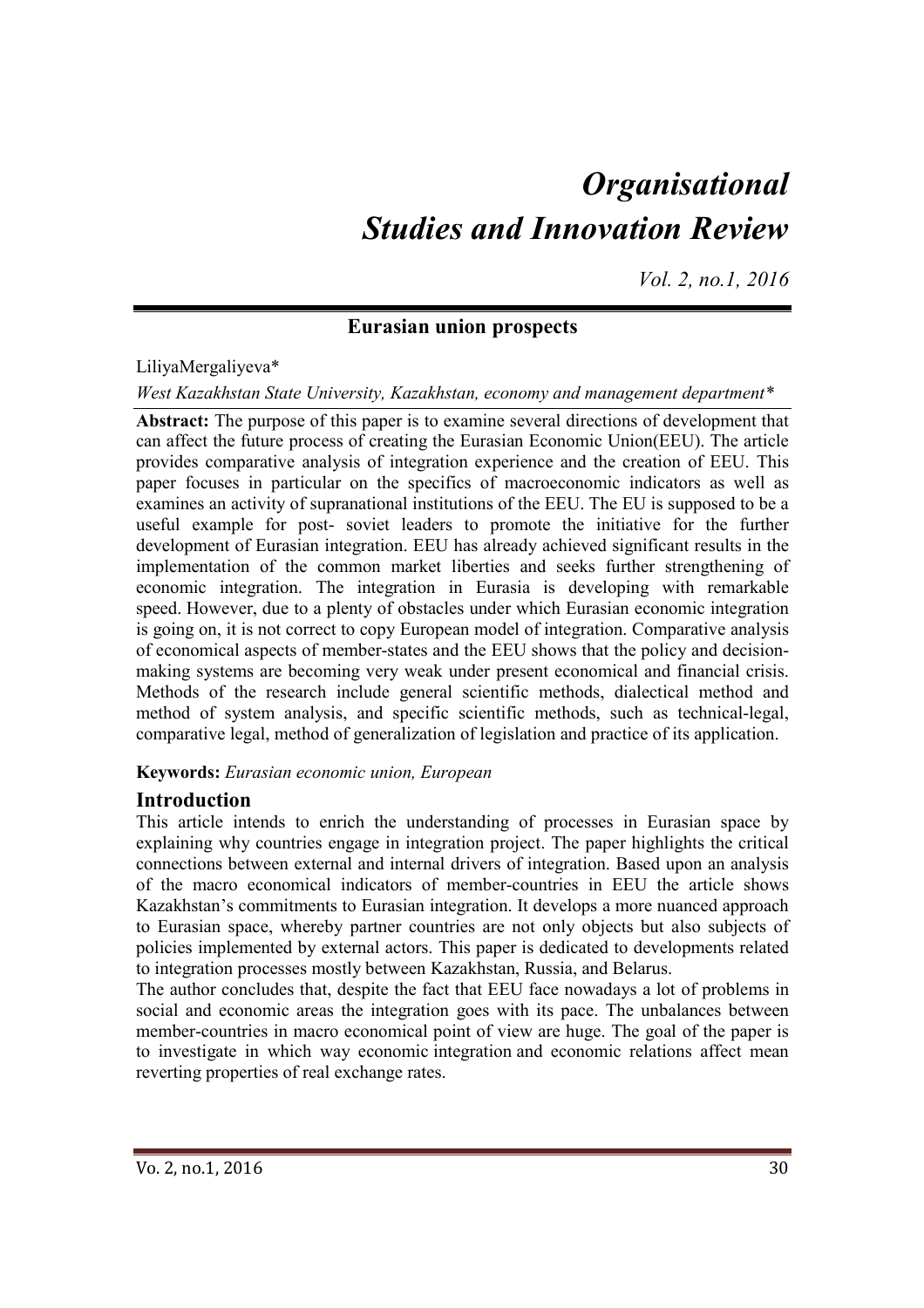It was also revealed that there was no common legal space for real common market in the EEU, which made it difficult to establish effective trade between countries. There were a lot of facts when tons of goods and commodities have been waiting for a long time to go thought custom control. This difficulty arose due to multiple bilateral and multilateral treaties between different member states, often contradictory, and also due to different priorities, which made the development of mutual trade in the region irregular as well as the development of a common economic space. Another important part of the research is the dilemma between monetary sovereignty and monetary integrations. Paper is involved in discussion on pros and cons of monetary sovereignty and monetary integrations.

It was proven that the adverse effects of economic integration can be eliminated by means of standardized program regulations established at the international level. In accordance with supranational bodies' higher activity, freedom of choice, pure legislation should be provided along with the ability to quick response to the needs of national business. Some attention in the final part, in the context of the subject, is also given to the fiscal policies and its possible positive effects on solving the crisis.

#### **Literature Review**

In the vast literature on economic integration that has developed last three decades (e.g., Fawcett and Hurrell 1995; Mattli 1999; Hettne, Inotai, and Sunkel 1999; van Langenhove 2011), the post-Soviet space has remained largely unexplored, with only a few exceptions (Libman 2007; Malfliet et al. 2007; Libman and Vinokurov 2012; Wirminghaus 2012). Abdel Jaber in 1971 agues integration viability in the article *The relevance of traditional integration theory to less developed countries*. According to Balasaa (1962) there are four different stages of economic integration. In 1982 Golitsyn submitted a manuscript to the CIA about Soviet disinformation strategies. With the permission of the CIA, he published his manuscript in book form in New Lies for Old in 1984. With a deep understanding of strategic long-range Soviet deception, he foresaw the coming so-called collapse of communism. Ariel Cohen in his book *Russian Imperialism: Development and Crisis* illustrates how far the development of Eurasian integration goes (Westport, CT: Praeger, 1998). Lack of leadership, absence of effective institutions, competing interests of countries involved is key problem of Eurasian union (Delcour 2011; Wirminghaus 2012). Regionalism has thus been ephemeral in the former Soviet Union (Wirminghaus 2012, 25).

## **EEU states macroeconomic overview**

Member states of the Eurasian Economic Union should pursue a coordinated macroeconomic policy. The Eurasian Economic Union represents the opening of new economic opportunities without sacrificing political independence. Kazakhstan has been one of the main initiators of Eurasian integration. President NursultanNazarbayev instigated the idea of the EEU in 1994, and has been a long-standing enthusiast for Eurasian integration. The EEU builds on the Customs Union (CU) and Common Economic Space (CES) to establish a market for more than 180 million people. The EEU currently includes five states: Belarus, Russia, Armenia, Kyrgyzstan and Kazakhstan with a combined GDP of \$2.7 trillion. The objective of the union is to form a legal framework for a united economic zone, establish a common energy market, and enable the free movement of people within the community.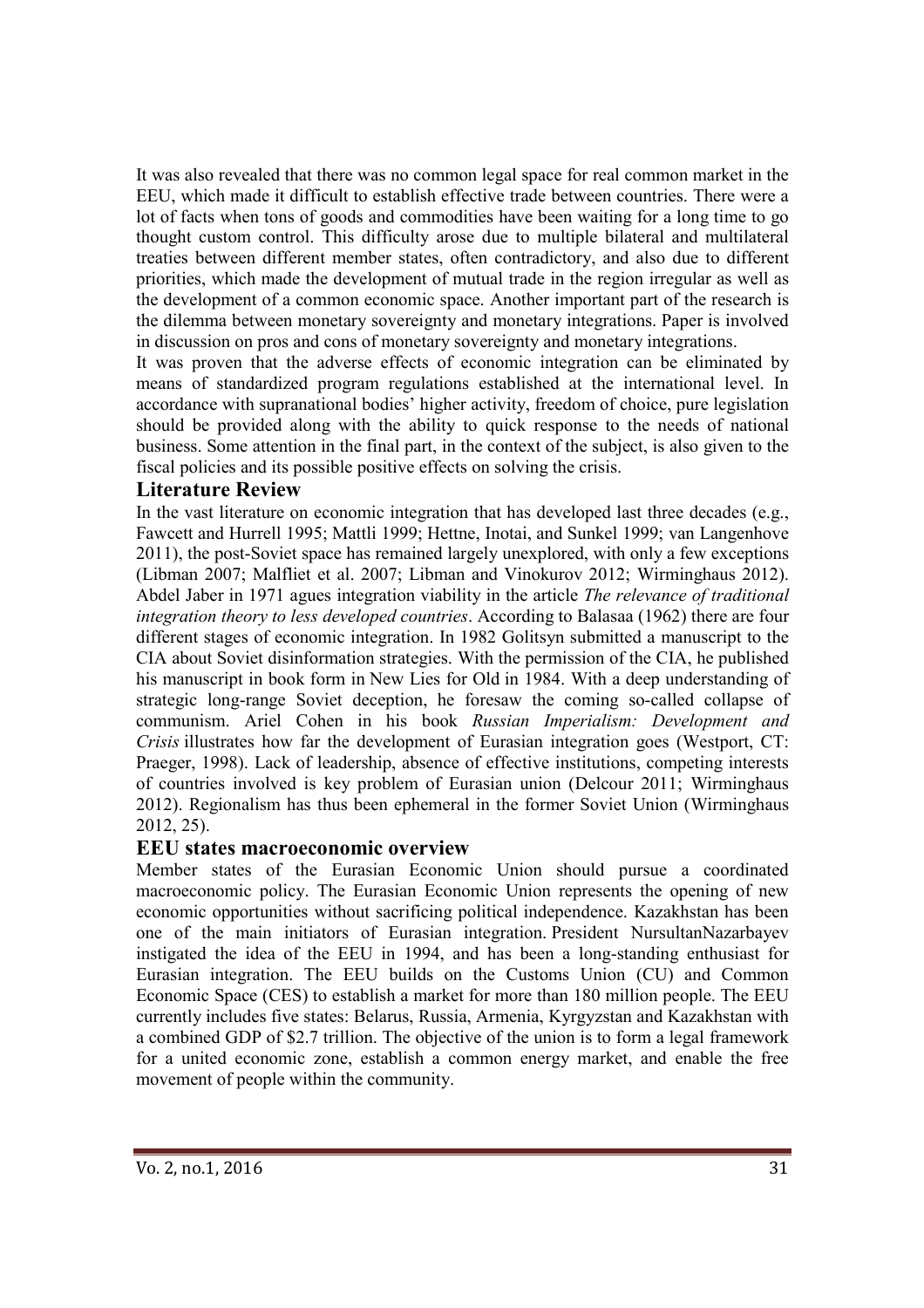Figure 1 describes the positive trends in GDP growth within 2007-2014 years. The most progressive is Kazakhstan. Its GDP went up by 3 times in nominal dimension from 2007 to 2014.The crisis of 2009 year shows that GDP of Russia is still on slow pace. Nominal GDP of Belarus from 2007 to 2014 increased by 7 times. In 2014, the GDP of the Kyrgyz Republic was USD 7.4 billion, with 35% increase in real terms (44% increase in USD terms) compared to 2008. The industrial production affects to a great extent both the level and behaviour of the national GDP, as it amounts to 15.6% of the total GDP.In 2014, the GDP of Armenia was USD 11.6 billion, with 35.9% increase in real terms (35.7% increases in USD terms) compared to 2008. In 2014, the industrial output in the Republic was USD 3.1 billion. The goods export, the most of which are the industrial products, was USD 1.5 billion, while the negative balance of trade was USD 2.9 billion.





Figure 2 shows the rate of unemployment in EEU states. The population of Russia exceeds by 4 times other EEU states all together. The quantity of economically active population has 80.1% from total EEU population. Moreover there is huge migration flow from small EEU states to Russia, center of growth. According to Federal migration service of Russia 544 956 citizens of Kyrgyzstan officially registered on Jan 20, 2015. 16% ofthemarechildrenunder 17 years. Labor migration is becoming huge problem in future.

*Fig 2: Plot of unemployment rate in Kazakhstan, Belarus and Russia 2007-2014 year in percentage*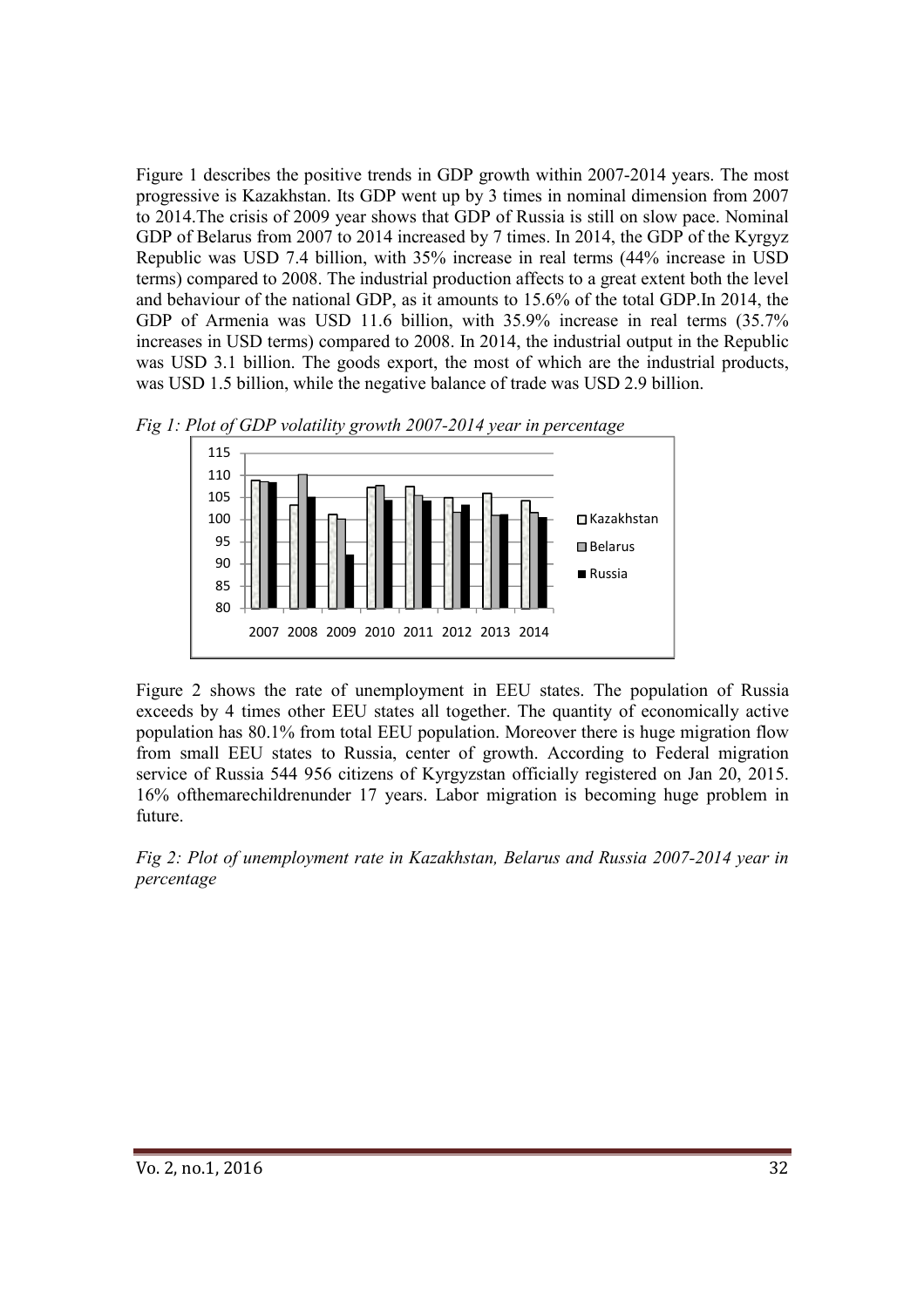

Concerning unemployment there is one point. Belarus has no more than 1% of unemployment rate last 5 years. This is the lowest indicator in the world. Moreover it becomes less than 1% to 0.5% annually despite recent financial and economic crisis. unemployment rate last 5 years. This is the lowest indicator in the world. Moreover it becomes less than 1% to 0.5% annually despite recent financial and economic crisis. This statistic shows the unemployment rate in Russi the unemployment rate in Russia rangedatapproximately 5.2%. The peak year was 2009 the unemployment rate in Russia rangedatapproximately 5.2%. The peak year was 2009 with rate of 8.3%. Ministry of Economy predicts a rise in unemployment in Russia to 6% by the end of 2016.Unemployment 2016.Unemployment Rate in Kazakhstan averaged 5.95% from 2003 2003 until 2015, reaching an all time high of  $9.7\%$  in March of 2003 and a record low of 4.4 % in December of 2011.

However, the labor productivity index in EEU member-states in industry by value added However, the labor productivity index in EEU member-states in industry by value added cost is low and reached 36 200 USD for one employee in 2014, that equivalents to 55% of the labor productivity index in EU. Inflation Rate in Kazakhstan averaged 59.86 percent from 1992 until 2015, reaching an all time high of 2960.80 percent in December of 1992 and a record low of 1.90 percent in December of percent from 1992 until 2015, reaching an all time high of 2960.80 percent in December<br>of 1992 and a record low of 1.90 percent in December of<br>1998.Inflation Rate in Russia averaged 137.87 percent from 1991 until 2015, rea all time high of 2333.30 percent in December of 1992 and a record low of 3.60 percent in April of 2012. Inflation Rate in Russia is reported by the Federal State Statistics Service. Inflation Rate in Belarus averaged 272.11 percent from 1992 until 2015, reaching an all time high of 2795.63 percent in August of 1994 and a record low of 5.85 percent in February of 2010. The level of inflation in year 2014 was the following: Russia – 11.4 %, Belarus – 16.2 %, Kazakhstan – 7%. in *lation*  2010 2011 2012 2013 2014 until 2015, reaching an all<br>ord low of 5.85 percent in<br>following: Russia – 11.4 %,

*Fig 3: Plot of inflation rate in Kazakhstan, Belarus and Russia 2007 2007-2014 year in percentage*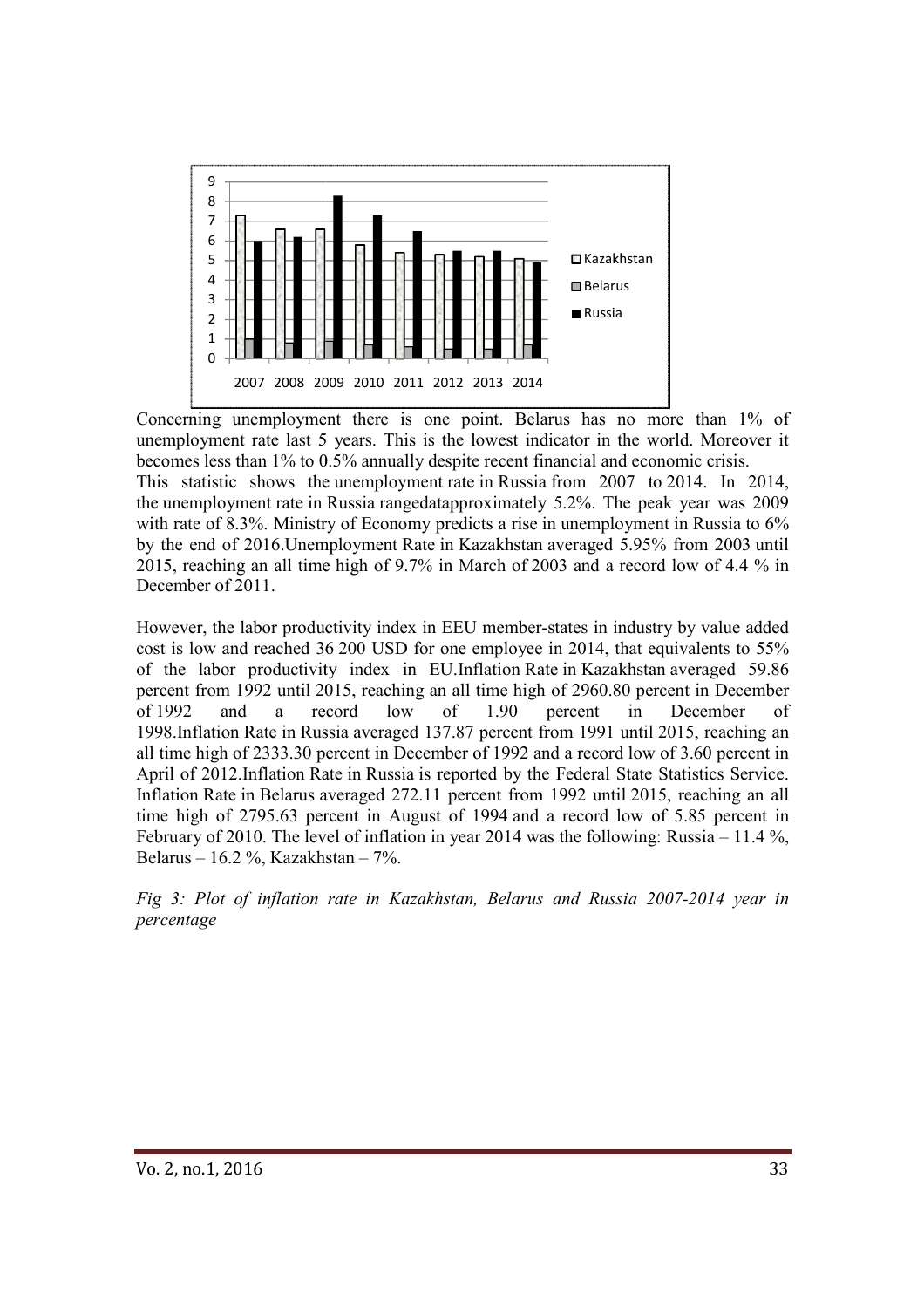

Taking into consideration plans to pursueacoordinatedmacroeconomicpolicy there is an obstacle of different inflation rates in EEU member-countries. Belarus considers a high inflation rate, sometimes it is unpredictable, for example, it was 59.2% in year 2012. EEU countries decided to implement common policy of controlling natural monopoly companies in order to restrain prices rise. er-countries. Belarus considers a high<br>example, it was 59.2% in year 2012.<br>olicy of controlling natural monopoly

companies in order to restrain prices rise.<br>External gross national debt in all member-states grows during 2007-2014 years according to Figure 4. It increased in Belarus by 3 times and by 54.7% and 57.1% in according to Figure 4. It increased in Belarus by 3 times and by 54.7% and 57.1% in<br>Kazakhstan and Russia respectively. The data of the National Bank of Belarus show that the gross external debt of the Republic of Belarus rose by USD 1,166.6 million in Q2 2013 and amounted to USD 35,214.9 million as of 1 July 2013.ThelevelofdebttoGDPinKazakhstandecreasedfrom 92. External Debt in Russia averaged 624.81 USD Billion from 2011 until 2015, reaching an all time high of 732.80 USD Billion in the second quarter of 2014 and a record low of 515.30 USD Billion in the fourth quarter of 2015. 92.4% до 64.6%.

*Fig 4: Plot of external gross national debt in Kazakhstan, Belarus and Russia 2007-2014 year in bln.US dollars* 

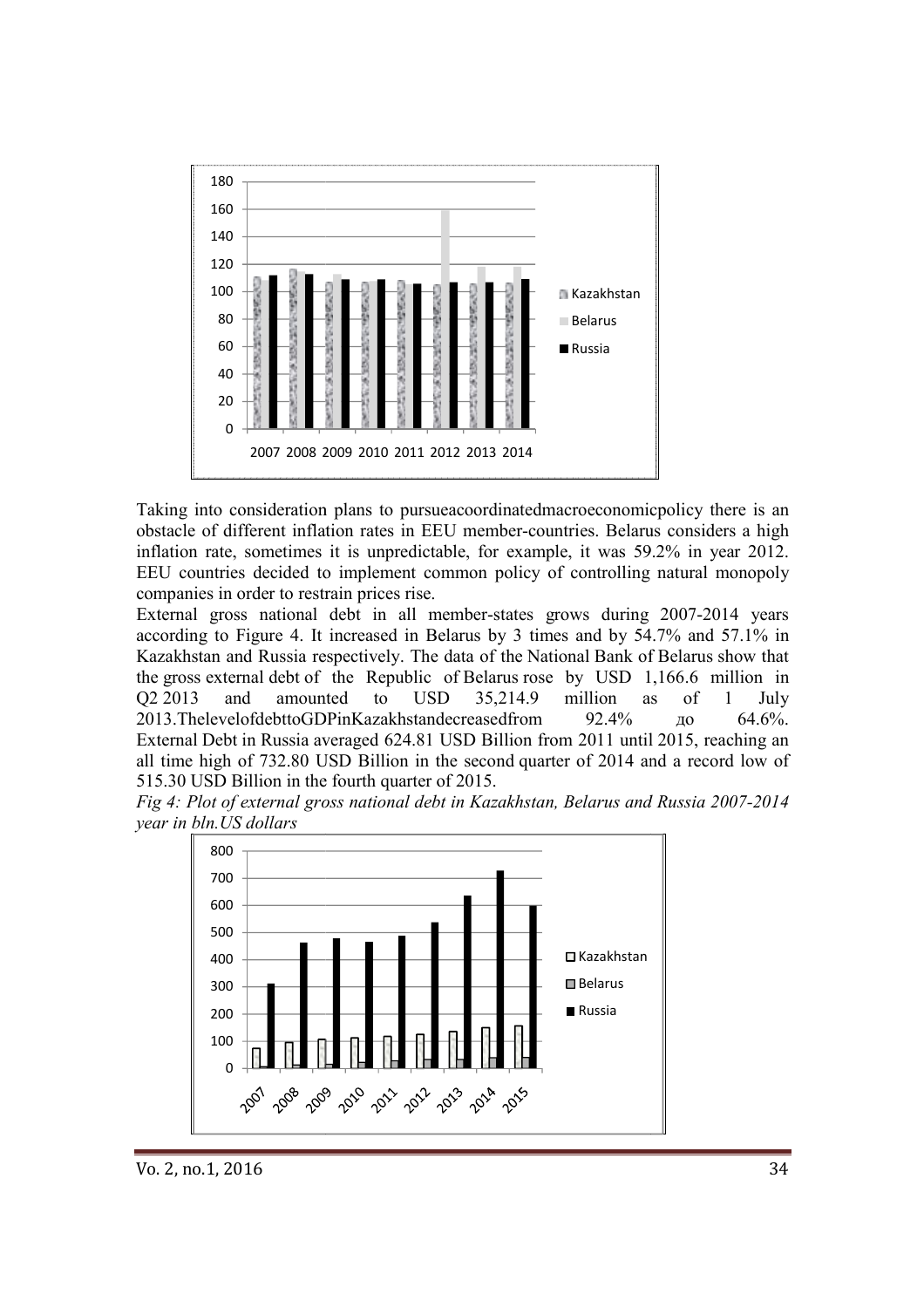The Internal debt of Russia for the 2014 year has decreased on 9 % and has made about 40 % of gross national product. In 2014 Russia public debt was 331,363 million dollars, has increased 39,710 million since 2013. This amount means that the debt in 2014 reached 17.82% of Russia GDP, a 3.79% point rise from 2013, when it was 14.03% of GDP.If we check the tables we can see the evolution of Russia debt. It has risen since 2004 in global debt terms, when it was 131,992 million dollars although it has fallen as a percentage of GDP, when it amounted to 22.32%.

*in bln.US dollars*  **01.01.07 01.01.08 01.01.09 01.01.10 01.01.11 01.01.12 01.01.13 01.01.14 01.01.15 Kazakhstan** 74 96 107 112,8 118,2 125,3 136 150 157 **Belarus** 6,8 12,4 15,2 22,2 28,4 33,7 33,7 39,6 40 **Russia** 313 464 479 466 488,5 538,9 636,4 728,8 599

*Table 1:* G*ross national debt in Kazakhstan, Belarus and Russia 2007-2015 year* 

According to the last data point published, Russia per capita debt in 2014 was 2,266 USD per inhabitant. In 2013 it was 2,030 USD, afterwards rising by 236 dollars, and if we again check 2004 we can see that then the debt per person was 917 USD. The position of Russia, as compared with the rest of the world, has worsened in 2014 in terms of GDP percentage. Currently it is country number 20 in the list of debt to GDP and 94 in debt per capita, out of the 183 we publish.

External Debt in Russia decreased to 515.30 USD Billion in the fourth quarter of 2015 from 521.60 USD Billion in the third quarter of 2015. External Debt in Russia averaged 624.81 USD Billion from 2011 until 2015, reaching an all time high of 732.80 USD Billion in the second quarter of 2014 and a record low of 515.30 USD Billion in the fourth quarter of 2015. External Debt in Russia is reported by the Central Bank of Russia.

## **Eurasian economic union tomorrow**

The Eurasian Union is based on two major documents: the Customs Code and the Codified Agreement on the Customs Union and Common Economic Space, which spell out the legal rules and norms for the functioning of a common market. This is a major break with past integration efforts, which generated hundreds of vague, fragmented agreements that largely remained unimplemented. The key institution is the Eurasian Commission, which was launched in July 2012. Similar to the Commission of the European Union, its main responsibility is to ensure smooth operation of the common market by enforcing rules and regulations and to carry out initiatives for further integration.

In theory, the EEU is a promising supranational organisation, with the potential for significantly enhancing economic cooperation within the region. Given its vast population and natural resources, the union has the capacity to become a powerful economic force, with considerable clout in the international arena. The principle of regional integration is compelling, as it is for the EU, yet with a greater historical significance to the amalgamation. Despite ardent cultural and linguistic links, the union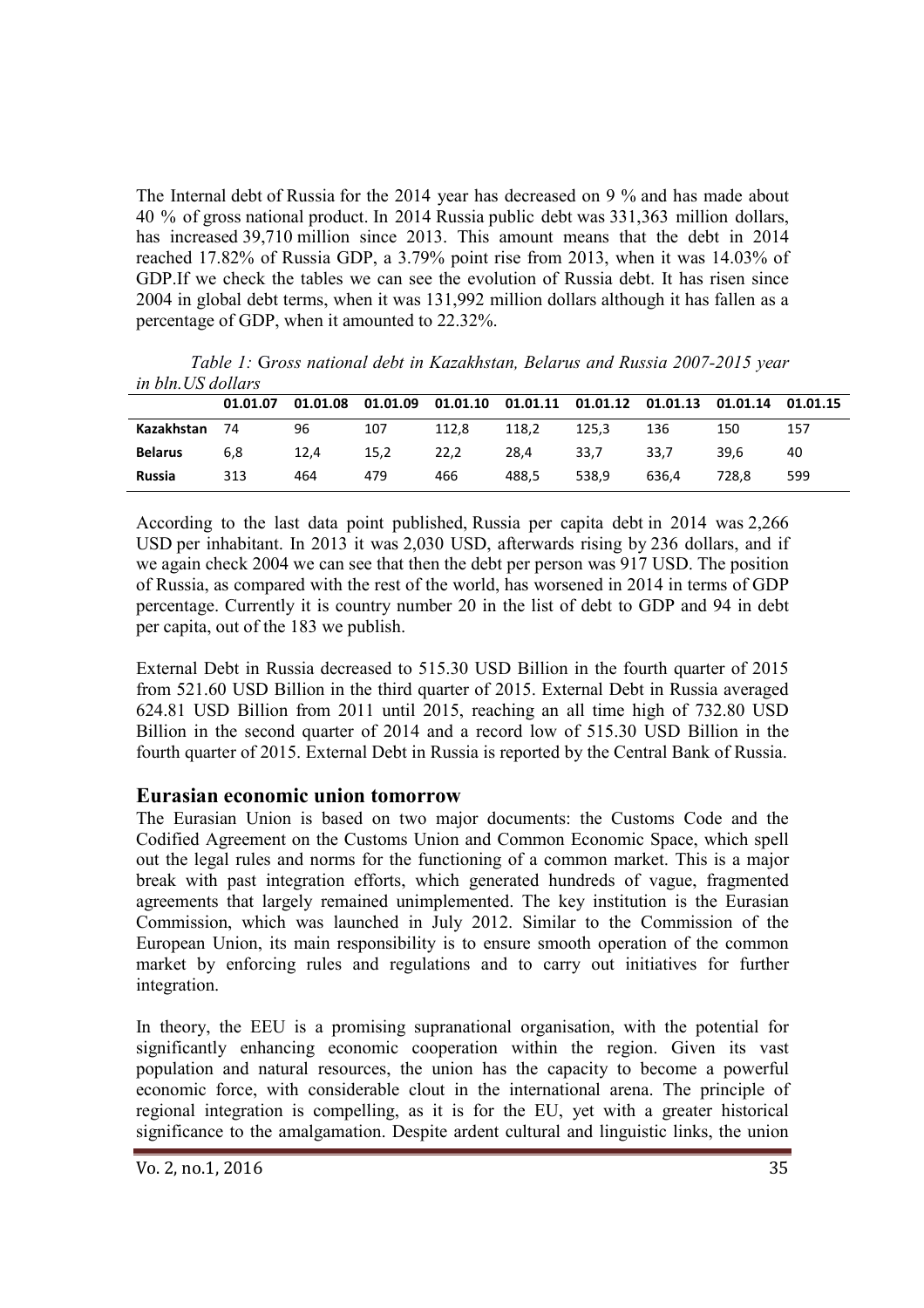faces a multiplicity of challenges, particularly if regulations are not enforced. With no concrete plans for common financial regulation, and regulatory harmonisation still in progress even after the creation of the Single Economic Space in 2011, the formation of the EEU will not by itself have significant near-term impact on its members.

In addition, each member state faces its own financial hurdles, and so banding together at this time may not result in the economic prosperity that advocates propose. The viability of the EEU is now under question. As a result of Western sanctions and a drastic drop in oil prices, the rouble has fallen drastically against the euro and the dollar, losing over 50 percent of its value last year. Negative effects are determined by the fact that the member states of EEU unsuccessfully devaluated their national currencies according to this situation and dropped immediately national wealth beneath other world. All these circumstances lead to the weakening of a speed of EEU building. Sanctions have also caused economic damage to a number of EU countries, with the total losses estimated at  $€100$  billion. With sharp increases to interest rates and inflation, the current economic climate in Russia echoes that which induced the crisis in 1999. As a result, interest in joining the EEU has waned, for both prospective members and even current members. Another detrimental product of tension with Ukraine has resulted in Russia losing a significant trade partner and prospective member state. The idea of Eurasian integration now faces a stumbling block, thus presenting an ideological misstep in the project.

# **Methodology**

Research was accomplished by a variety of techniques which include the collection of empirical data, while focusing on the macroeconomic highlights of Russia, Kazakhstan, Kyrgyzstan, Armenia and Belarus. Methods of the research include general scientific methods, dialectical method and method of system analysis, and specific scientific methods, such as technical-legal, comparative legal, method of generalization of legislation and practice of its application. A key concept relevant to a discussion of research methodology is that of validity, and it was statistical method. Also an observational research revealed several potential problems in EEU building.

## **Results and Discussion**

It is crucial that the EEU is rooted in coordinated action in key institutional areas such as: macroeconomics, ensuring competition, technical regulations, agricultural subsidies, transport, and natural monopolies tariffs. Of course, Russia benefits economically from the union and by creating a trade bloc around it that enhances cross-border trade with its neighbours.

Russia's dispute with neighbouring Belarus shows no signs of subsiding yet, bringing to question its obligation to the union's rules; an imperative factor for the long term success of the project. With indications of a readiness to default on regulations and a lack of obligation to the principles of the union from the outset, the signs of an ineffective partnership loom, making the organisation seemingly more symbolic than tangible at this present time. The annexation of Crimea and tension with Ukraine fuelled such concerns over the last year, both within and outside of the region. This discord raises the question of whether membership will continue if a new regime is elected in the future; thereby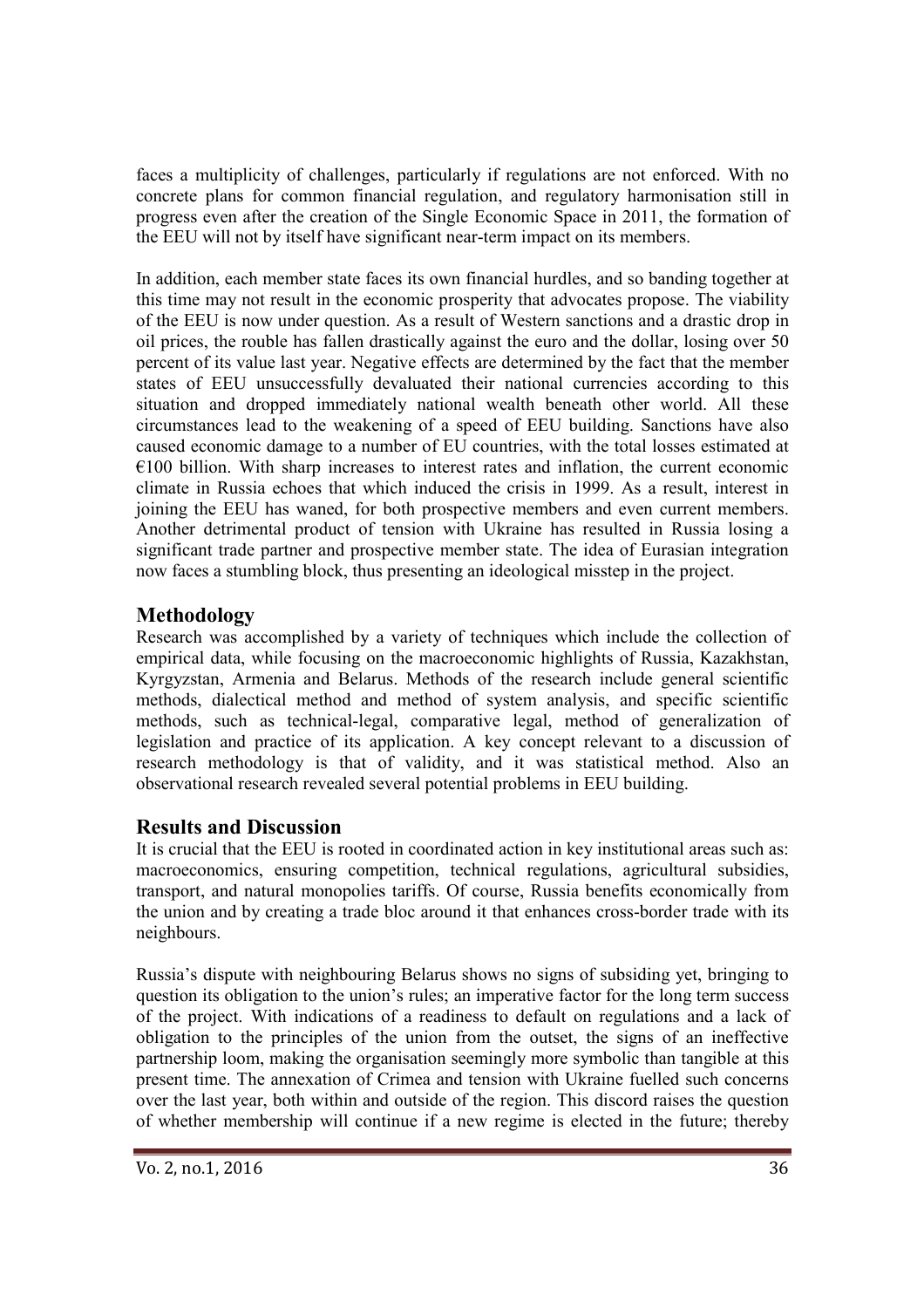presenting another channel of scepticism for the future of the EEU in the event of an exit by its second largest economy. The financial crisis opened many old questions but offering new answers because of the changed international economy.

The bureaucratisation of integrating the five countries may also delay economic development for each country; as could the enlargement of the union, with less developed economies drawing resources from stronger member states. The aspect of power sharing between authoritarian leaders also raises doubts about a conducive climate for cooperation, with different objectives and outlooks for each member state potentially inducing tension in the future. The most disheartening factor regarding the viability of the project is the ongoing trade disputes currently in play within the EEU.

## **Conclusion**

The Eurasian Union can be seen as a soft power primarily economic project. Russia hopes to translate its relatively large population, power, wealth, and size into greater influence around its periphery. With 600 years of empire building behind them, the Russian leaders are well aware that they must back up this influence with a hard power component. The first of these difficulties centres on economic relations. The second is the fear that Kazakhstan and Belarus have concerns about a potential loss of sovereignty, including a reduction in their capability to manage their internal and external affairs independently. The third set of problems relates to the smaller countries' desire to avoid dependence on one state, Russia, a situation which would lead to a rise in Russia's geopolitical role in the world.

## **References**

Abdel Jaber, Tayseer. 1971. A review article: The relevance of traditional integration theory to less developed countries. Journal of Common Market Studies 9 (3): pp. 254- 267.

Ariel Cohen, Russian Imperialism: Development and Crisis (Westport, CT: Praeger, 1998), pp. 164–166.

Balassa B. A Conceptual Framework for Adjustment Policies / The World Bank. Working Papers. Washington D.C., 1989. - 30 p.

Mergaliyeva, L. Analysis of trends of trade development in EEU member-states. (2015) Conceptual development of economic sciences in XXI. Moscow. Economy and Finance, pp. 71-76

Associated Press, "Putin: Soviet Collapse a 'Genuine Tragedy,'" MSNBC, April 4, 2005,http://www.msnbc.msn.com/id/7632057/ns/world\_news/t/putin-soviet-collapsegenuine-tragedy/(accessed April 24, 2013).

Vladimir Putin, "A New Integration Project for Eurasia: The Future in the Making," Izvestia, October 3, 2011, http://www.russianmission.eu/en/news/article-primeminister-vladimir-putin-new-integration-project-eurasia-future-making-izvestia-3- (accessed April 24, 2013).